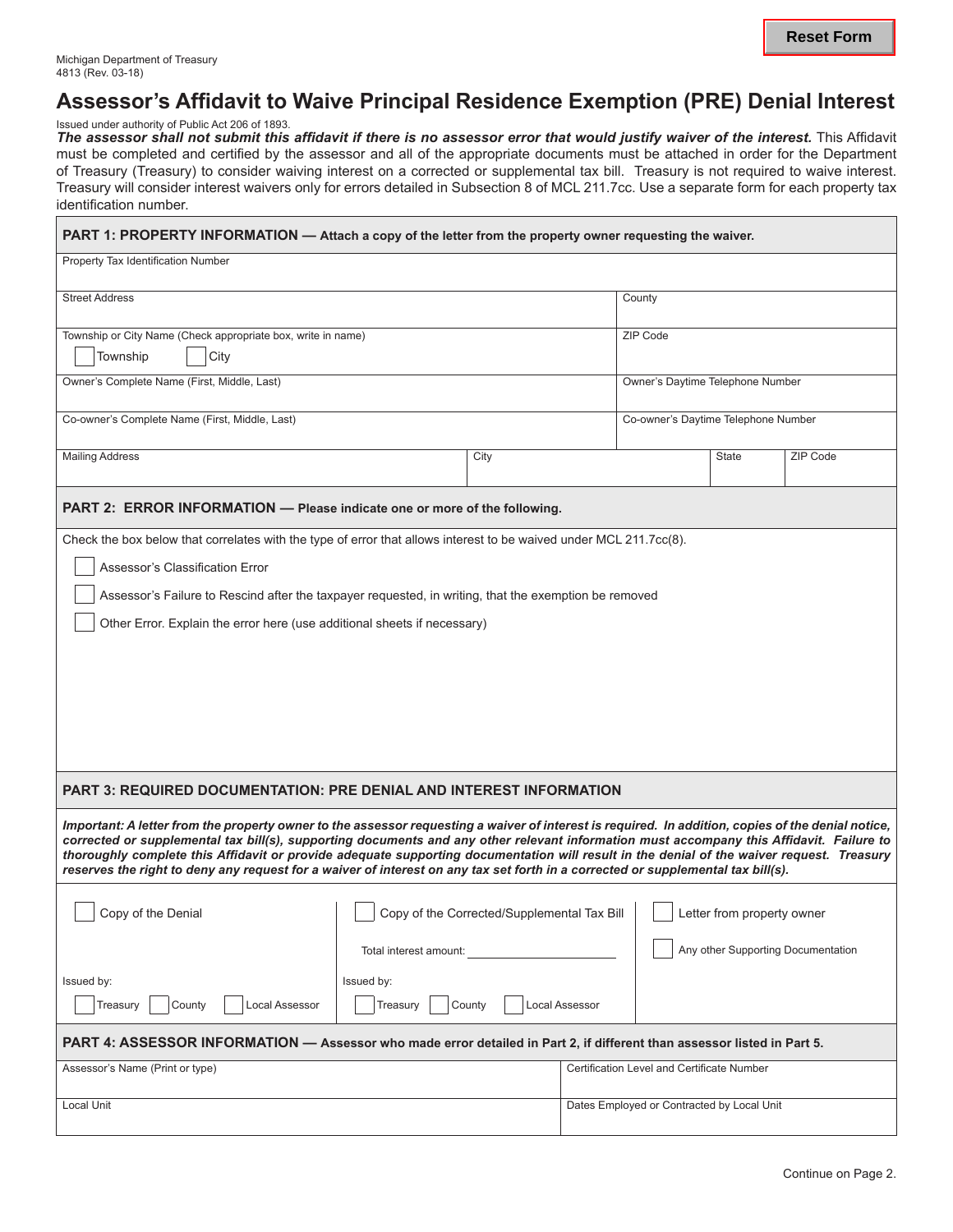| <b>PART 5: CERTIFICATION</b>                                                                                                                                                                                                                                                                                                                                          |  |      |                                            |  |                 |  |  |  |  |  |
|-----------------------------------------------------------------------------------------------------------------------------------------------------------------------------------------------------------------------------------------------------------------------------------------------------------------------------------------------------------------------|--|------|--------------------------------------------|--|-----------------|--|--|--|--|--|
| I attest that the corrected or supplemental tax bill for Principal Residence Exemption interest that I am requesting the Department of Treasury waive is<br>the result of an assessor's error. I certify, under penalty of perjury, that the information provided on this Affidavit and in the attached documents is true<br>and correct to the best of my knowledge. |  |      |                                            |  |                 |  |  |  |  |  |
| Current Assessor's Name (Print or type)                                                                                                                                                                                                                                                                                                                               |  |      | Certification Level and Certificate Number |  |                 |  |  |  |  |  |
| <b>Current Assessor's Signature</b>                                                                                                                                                                                                                                                                                                                                   |  |      | Date                                       |  |                 |  |  |  |  |  |
| <b>Mailing Address</b>                                                                                                                                                                                                                                                                                                                                                |  | City |                                            |  | ZIP             |  |  |  |  |  |
| E-mail Address                                                                                                                                                                                                                                                                                                                                                        |  |      |                                            |  |                 |  |  |  |  |  |
| <b>PART 6: NOTARIZATION</b>                                                                                                                                                                                                                                                                                                                                           |  |      |                                            |  |                 |  |  |  |  |  |
|                                                                                                                                                                                                                                                                                                                                                                       |  |      |                                            |  |                 |  |  |  |  |  |
|                                                                                                                                                                                                                                                                                                                                                                       |  |      |                                            |  |                 |  |  |  |  |  |
|                                                                                                                                                                                                                                                                                                                                                                       |  |      |                                            |  | , Notary Public |  |  |  |  |  |
|                                                                                                                                                                                                                                                                                                                                                                       |  |      |                                            |  |                 |  |  |  |  |  |
|                                                                                                                                                                                                                                                                                                                                                                       |  |      |                                            |  |                 |  |  |  |  |  |

Mail completed Affidavit and all required documentation to:

**Michigan Department of Treasury PRE Unit P.O. Box 30440 Lansing, MI 48909**

Failure to complete the affidavit and provide the required documentation will result in delays in processing or a denial of the request.